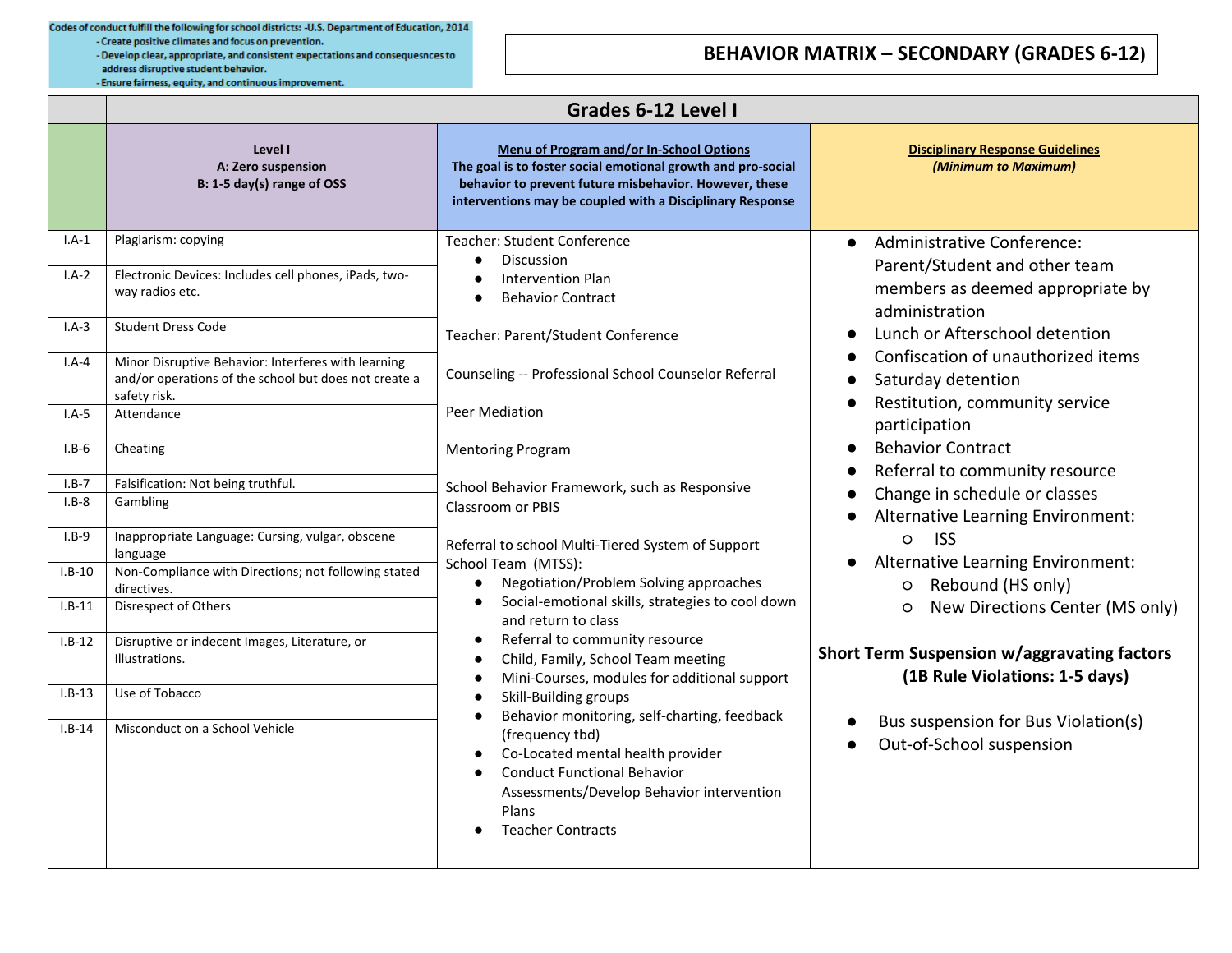| <b>Grades 6-12 Level II</b> |                                                                                                                                                                                                       |                                                                                                                                                                                                                                                                                                                                                                                                                                                                                                                                                                                                                                                                                                                                                                                                                                                                                                                                                                                                                                                                                                                                                                                                                                                                                                                                                                                                                                                                                            |                                                                                                                                                                                                                      |  |
|-----------------------------|-------------------------------------------------------------------------------------------------------------------------------------------------------------------------------------------------------|--------------------------------------------------------------------------------------------------------------------------------------------------------------------------------------------------------------------------------------------------------------------------------------------------------------------------------------------------------------------------------------------------------------------------------------------------------------------------------------------------------------------------------------------------------------------------------------------------------------------------------------------------------------------------------------------------------------------------------------------------------------------------------------------------------------------------------------------------------------------------------------------------------------------------------------------------------------------------------------------------------------------------------------------------------------------------------------------------------------------------------------------------------------------------------------------------------------------------------------------------------------------------------------------------------------------------------------------------------------------------------------------------------------------------------------------------------------------------------------------|----------------------------------------------------------------------------------------------------------------------------------------------------------------------------------------------------------------------|--|
|                             | Level II<br>+Violation that may lead to a community provider referral in<br>conjunction with/or in lieu of an out-of-school suspension                                                                | <b>Menu of Program and/or In-School Options</b><br>The goal is to foster social emotional growth and pro-<br>social behavior to prevent future misbehavior.<br>However, these interventions may be coupled with a<br><b>Disciplinary Response</b>                                                                                                                                                                                                                                                                                                                                                                                                                                                                                                                                                                                                                                                                                                                                                                                                                                                                                                                                                                                                                                                                                                                                                                                                                                          | <b>Disciplinary Response Guidelines</b><br>(Minimum to Maximum)                                                                                                                                                      |  |
| $II-1$                      | Threat/False Threat: No speech, writing, act, or conduct that conveys a<br>serious expression of intent to cause harm or violence.                                                                    | Teacher: Student Conference<br>Discussion<br>appropriate by administration<br><b>Intervention Plan</b><br>Lunch or Afterschool detention<br><b>Behavior Contract</b><br>Teacher: Parent/Student Conference<br>Saturday detention<br>Restitution, community service<br>Counseling -- Professional School Counselor<br>participation<br><b>Behavior Contract</b><br>Referral<br>Referral to community resource<br><b>Peer Mediation</b><br>Change in schedule or classes<br>$\circ$<br><b>ISS</b><br><b>Mentoring Program</b><br>Rebound (HS only)<br>School Behavior Framework, such as Responsive<br>$\circ$<br><b>Classroom or PBIS</b><br>New Directions Center (MS only)<br>O<br>Referral to school Multi-Tiered System of Support<br>Short Term Suspension (1 day to ≤5 days)<br>w/mitigating factors<br>School Team (MTSS):<br>Negotiation/Problem Solving approaches<br>Social-emotional skills, strategies to cool<br>Out-of-school suspension<br>down and return to class<br>Referral to community resource<br>Child, Family, School Team meeting<br>Mini-Courses, modules for additional<br>Out-of-school suspension<br>support<br><b>Skill-Building groups</b><br>Behavior monitoring, self-charting,<br>o Lakeview<br>+ Referral to approved DPS community<br>feedback (frequency tbd)<br>Co-Located mental health provider<br>out-of-school suspension<br><b>Conduct Functional Behavior</b><br>Assessments/Develop Behavior<br>intervention Plans<br><b>Teacher Contracts</b> | Administrative Conference: Parent/Student<br>and other team members as deemed<br>Confiscation of unauthorized items<br>Alternative Learning Environment:                                                             |  |
| $II-2$                      | +Bullying and Harassment: Creating or causing a hostile environment by<br>making someone feel harmed, threatened, or unsafe Refer to Policy 4411.                                                     |                                                                                                                                                                                                                                                                                                                                                                                                                                                                                                                                                                                                                                                                                                                                                                                                                                                                                                                                                                                                                                                                                                                                                                                                                                                                                                                                                                                                                                                                                            |                                                                                                                                                                                                                      |  |
| $II-3$                      | +Sexual Assault or Harassment: Unwanted touching, gestures or word<br>Refer to Policy 4410.                                                                                                           |                                                                                                                                                                                                                                                                                                                                                                                                                                                                                                                                                                                                                                                                                                                                                                                                                                                                                                                                                                                                                                                                                                                                                                                                                                                                                                                                                                                                                                                                                            |                                                                                                                                                                                                                      |  |
| $II-4$                      | +Fighting/Physical Aggression: Includes hitting, shoving, punching,<br>scratching, biting, blocking the passage of, or throwing objects at students<br>or others; intention to cause others to fight. |                                                                                                                                                                                                                                                                                                                                                                                                                                                                                                                                                                                                                                                                                                                                                                                                                                                                                                                                                                                                                                                                                                                                                                                                                                                                                                                                                                                                                                                                                            |                                                                                                                                                                                                                      |  |
| $II-5$                      | +Hazing: Includes forcing someone to perform embarrassing, abusive,<br>and/or dangerous tasks.                                                                                                        |                                                                                                                                                                                                                                                                                                                                                                                                                                                                                                                                                                                                                                                                                                                                                                                                                                                                                                                                                                                                                                                                                                                                                                                                                                                                                                                                                                                                                                                                                            |                                                                                                                                                                                                                      |  |
| $II-6$                      | +Theft or Damage to Property.                                                                                                                                                                         |                                                                                                                                                                                                                                                                                                                                                                                                                                                                                                                                                                                                                                                                                                                                                                                                                                                                                                                                                                                                                                                                                                                                                                                                                                                                                                                                                                                                                                                                                            | Alternative Learning Environment:                                                                                                                                                                                    |  |
| $II-7$                      | <b>False Fire Alarms</b>                                                                                                                                                                              |                                                                                                                                                                                                                                                                                                                                                                                                                                                                                                                                                                                                                                                                                                                                                                                                                                                                                                                                                                                                                                                                                                                                                                                                                                                                                                                                                                                                                                                                                            | Bus suspension for Bus Violation(s)<br>Short Term Suspension (6 -10 days); or Long Term<br>Suspension w/aggravating factors (11-30 days)<br>Bus Suspension for Bus Violation(s)<br>Alternative Learning Environment: |  |
| $II-8$                      | Trespassing: Being in a DPS area without permission.                                                                                                                                                  |                                                                                                                                                                                                                                                                                                                                                                                                                                                                                                                                                                                                                                                                                                                                                                                                                                                                                                                                                                                                                                                                                                                                                                                                                                                                                                                                                                                                                                                                                            |                                                                                                                                                                                                                      |  |
| $II-9$                      | Misuse of Technology Includes: Cyber bullying, bad language, insults,<br>harassment, hacking, misuse of passwords, and/or damage to computers<br>or computer systems, networks, and/or software.      |                                                                                                                                                                                                                                                                                                                                                                                                                                                                                                                                                                                                                                                                                                                                                                                                                                                                                                                                                                                                                                                                                                                                                                                                                                                                                                                                                                                                                                                                                            |                                                                                                                                                                                                                      |  |
| $II-10$                     | Failure to report a weapon, dangerous instrument, firearm or destructive<br>device.                                                                                                                   |                                                                                                                                                                                                                                                                                                                                                                                                                                                                                                                                                                                                                                                                                                                                                                                                                                                                                                                                                                                                                                                                                                                                                                                                                                                                                                                                                                                                                                                                                            |                                                                                                                                                                                                                      |  |
| $II-11$                     | +Sexting: Transmission of sexually explicit messages, pictures, and videos<br>of self or others.                                                                                                      |                                                                                                                                                                                                                                                                                                                                                                                                                                                                                                                                                                                                                                                                                                                                                                                                                                                                                                                                                                                                                                                                                                                                                                                                                                                                                                                                                                                                                                                                                            |                                                                                                                                                                                                                      |  |
| $II-12$                     | +Indecent Exposure/Sexual behavior: Offensive touching, consensual or<br>nonconsensual sexual activity which is lewd, overly affectionate or of a<br>sexual nature.                                   |                                                                                                                                                                                                                                                                                                                                                                                                                                                                                                                                                                                                                                                                                                                                                                                                                                                                                                                                                                                                                                                                                                                                                                                                                                                                                                                                                                                                                                                                                            | provider in conjunction with/ or in lieu of                                                                                                                                                                          |  |
| $II-13$                     | Serious Disruptive Behavior: Interferes with learning and/or school<br>operations and/or creates a safety risk.                                                                                       |                                                                                                                                                                                                                                                                                                                                                                                                                                                                                                                                                                                                                                                                                                                                                                                                                                                                                                                                                                                                                                                                                                                                                                                                                                                                                                                                                                                                                                                                                            |                                                                                                                                                                                                                      |  |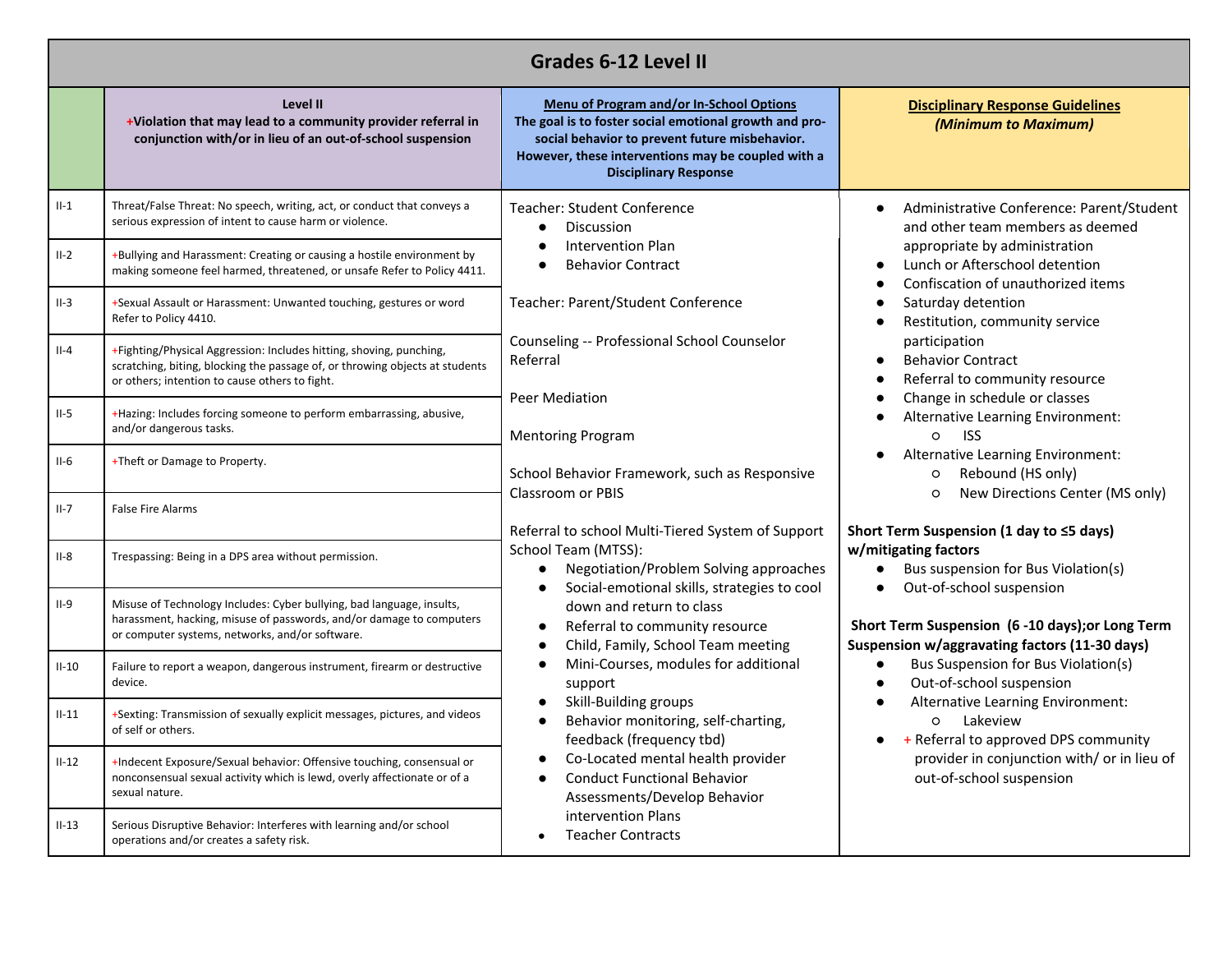| <b>Grades 6-12 Level III</b> |                                                                                                                                                                                                                                                                                                                                                                                                                   |                                                                                                                                                                                                                                                                                                                                                                                                                                                                                                                                                                                                                                                                                                                                                                                                                                                                                                                           |                                                                                                                                                                                                                                                                                                                                                                                                                                                                                                                         |
|------------------------------|-------------------------------------------------------------------------------------------------------------------------------------------------------------------------------------------------------------------------------------------------------------------------------------------------------------------------------------------------------------------------------------------------------------------|---------------------------------------------------------------------------------------------------------------------------------------------------------------------------------------------------------------------------------------------------------------------------------------------------------------------------------------------------------------------------------------------------------------------------------------------------------------------------------------------------------------------------------------------------------------------------------------------------------------------------------------------------------------------------------------------------------------------------------------------------------------------------------------------------------------------------------------------------------------------------------------------------------------------------|-------------------------------------------------------------------------------------------------------------------------------------------------------------------------------------------------------------------------------------------------------------------------------------------------------------------------------------------------------------------------------------------------------------------------------------------------------------------------------------------------------------------------|
|                              | Level III<br>+Violation that may lead to a community provider<br>referral in conjunction with/or in lieu of an out-of-<br>school suspension                                                                                                                                                                                                                                                                       | <b>Menu of Program and/or In-School Options</b><br>The goal is to foster social emotional growth and pro-social<br>behavior to prevent future misbehavior. However, these<br>interventions may be coupled with a Tiered Disciplinary response                                                                                                                                                                                                                                                                                                                                                                                                                                                                                                                                                                                                                                                                             | <b>Disciplinary Response Guidelines</b><br>(Minimum to Maximum)                                                                                                                                                                                                                                                                                                                                                                                                                                                         |
| $III-1$                      | Assault: may cause or attempt to cause injury, serious physical<br>injury to any other student, school employee or other person.                                                                                                                                                                                                                                                                                  | <b>Teacher: Student Conference</b><br><b>Discussion</b><br>$\bullet$                                                                                                                                                                                                                                                                                                                                                                                                                                                                                                                                                                                                                                                                                                                                                                                                                                                      | Administrative Conference:<br>$\bullet$<br>Parent/Student and other team                                                                                                                                                                                                                                                                                                                                                                                                                                                |
| $III-2$                      | +Coercion or Extortion: Using force or violence or threat of<br>force or violence to obtain money, property or personal services<br>from another student, school employee or other person.                                                                                                                                                                                                                        | Intervention Plan<br>$\bullet$<br><b>Behavior Contract</b><br>$\bullet$                                                                                                                                                                                                                                                                                                                                                                                                                                                                                                                                                                                                                                                                                                                                                                                                                                                   | members as deemed<br>appropriate by administration                                                                                                                                                                                                                                                                                                                                                                                                                                                                      |
| $III-3$                      | Weapons and Dangerous Instruments other than Firearms and<br>Destructive Devices: Students should not have, handle, or pass<br>along any weapon or dangerous instrument that includes:<br>knives of any size, fireworks, BB gun, air gun, pepper spray,<br>electric shock devices, box cutters, or any sharp pointed or<br>edged instrument. Facsimiles are also prohibited. Refer to Board<br>Policy 4301 III-3. | Teacher: Parent/Student Conference<br>Counseling -- Professional School Counselor Referral<br>Peer Mediation<br><b>Mentoring Program</b><br>School Behavior Framework, such as Responsive Classroom or<br>PBIS<br>Referral to school Multi-Tiered System of Support School<br>Team (MTSS):<br>Negotiation/Problem Solving approaches<br>$\bullet$<br>Social-emotional skills, strategies to cool down and<br>$\bullet$<br>return to class<br>Referral to community resource<br>$\bullet$<br>Child, Family, School Team meeting<br>$\bullet$<br>Mini-Courses, modules for additional support<br>$\bullet$<br>Skill-Building groups<br>$\bullet$<br>Behavior monitoring, self-charting, feedback<br>$\bullet$<br>(frequency tbd)<br>Co-Located mental health provider<br>$\bullet$<br><b>Conduct Functional Behavior Assessments/Develop</b><br>$\bullet$<br><b>Behavior intervention Plans</b><br><b>Teacher Contracts</b> | Short Term Suspension (6-10 days)<br>w/mitigating factors;<br>or Long Term Suspension (11-30 days)<br><b>Bus Suspension for Bus</b><br>Violation(s)<br>Out-of-school suspension<br><b>Alternative Learning</b><br>Environment:<br>o Lakeview<br>+ Referral to approved DPS<br>community<br>provider in conjunction<br>with/ or in lieu of<br>Out-of-School suspension<br>Long Term Suspension w/aggravating<br>factors (31-180 days)<br><b>Alternative Learning</b><br>$\bullet$<br>Environment:<br>Lakeview<br>$\circ$ |
| $III - 4$                    | Bomb Threat: Refer to Board Policy III-4.                                                                                                                                                                                                                                                                                                                                                                         |                                                                                                                                                                                                                                                                                                                                                                                                                                                                                                                                                                                                                                                                                                                                                                                                                                                                                                                           |                                                                                                                                                                                                                                                                                                                                                                                                                                                                                                                         |
| $III-5$                      | +Controlled Substances and Drug Paraphernalia-The<br>possession, use, or transmit of prohibited substances: Including<br>pipes blunts, narcotics, marijuana, prescription drugs, alcoholic<br>beverages; inhales "smoke, sniff, or swallow" any substance<br>that results in becoming "high" or intoxicated. Refer to Board<br>Policy 4301 III-5.                                                                 |                                                                                                                                                                                                                                                                                                                                                                                                                                                                                                                                                                                                                                                                                                                                                                                                                                                                                                                           |                                                                                                                                                                                                                                                                                                                                                                                                                                                                                                                         |
| $III-6$                      | Threats, Hoaxes, and other Acts of Terror<br>Making threats or false statements or an act that potentially or<br>actually threatens the safety of the school environment. Refer<br>to Board Policy 4301 III-6.                                                                                                                                                                                                    |                                                                                                                                                                                                                                                                                                                                                                                                                                                                                                                                                                                                                                                                                                                                                                                                                                                                                                                           |                                                                                                                                                                                                                                                                                                                                                                                                                                                                                                                         |
| $III - 7$                    | +Gangs and Gang Activities: Refer to Board Policy 4301 III-7.                                                                                                                                                                                                                                                                                                                                                     |                                                                                                                                                                                                                                                                                                                                                                                                                                                                                                                                                                                                                                                                                                                                                                                                                                                                                                                           |                                                                                                                                                                                                                                                                                                                                                                                                                                                                                                                         |
| $III-8$                      | Arson: setting or attempting to set fires.                                                                                                                                                                                                                                                                                                                                                                        |                                                                                                                                                                                                                                                                                                                                                                                                                                                                                                                                                                                                                                                                                                                                                                                                                                                                                                                           |                                                                                                                                                                                                                                                                                                                                                                                                                                                                                                                         |